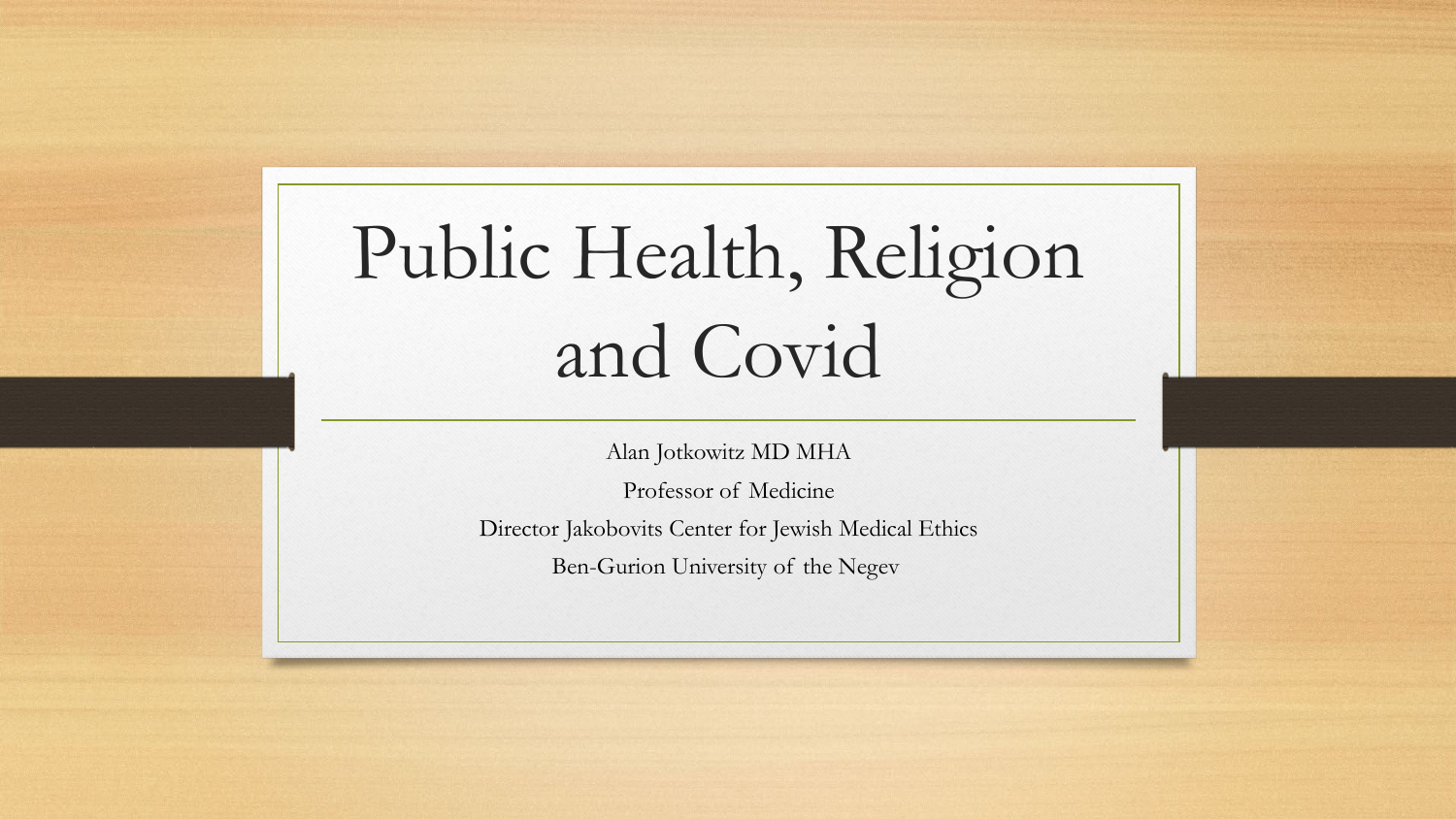In November 2020 the Roman Catholic Diocese of Brooklyn and the Agudath Israel of America petitioned the United States Supreme Court against the New York State regulations that imposed severe restrictions on attendance at religious services in geographic areas classified as "red" zones (limited to 10 worshipers) and "orange" zones (limited to 25 worshippers). The petitioners maintained that these restrictions violated the Free Expression Clause of the First Amendment of the Constitution and that the New York State directives treat houses of worship more harshly than comparable secular facilities.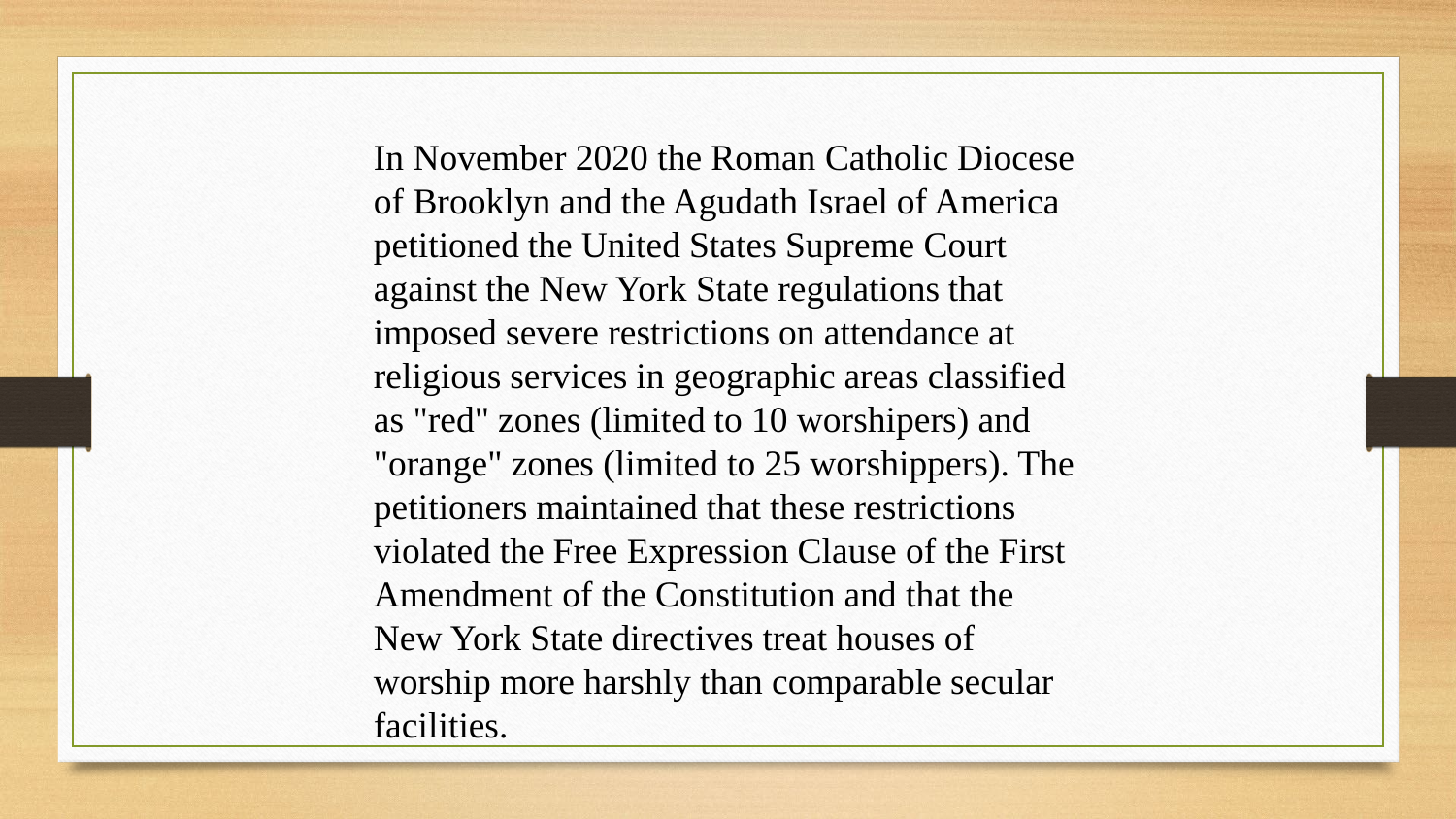In an unsigned opinion, the majority of the

Court ( Justices Clarence Thomas, Samuel Alito, Neil

Gorsuch, Brett Kavanaugh and Amy Barrett) sided with

the applicants and ordered that the State's

restrictions on religious services be enjoined.

They based their opinion on three reasons: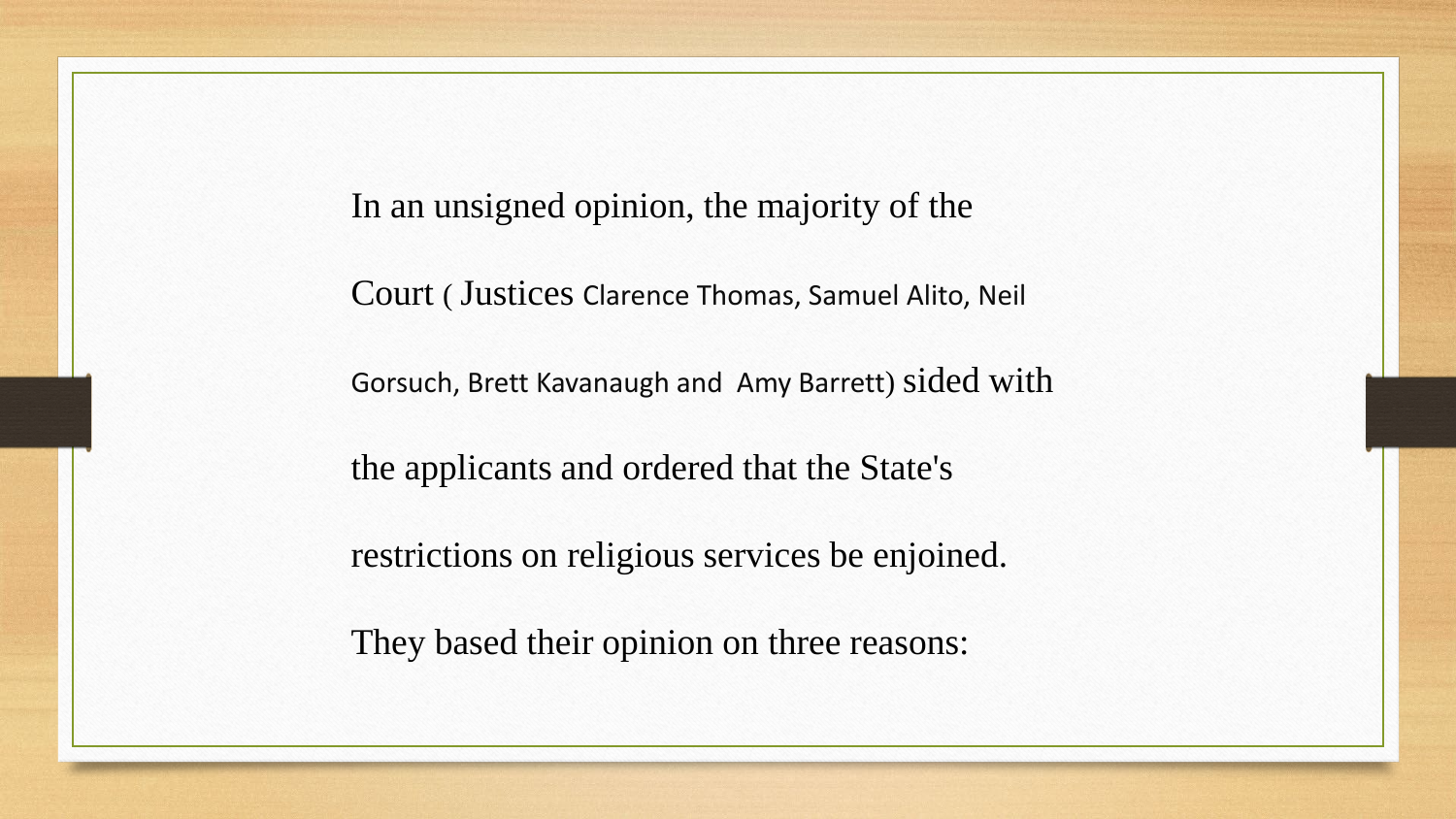# The Majority Opinion

- The Justices felt that the restrictions violated "the minimum requirement of neutrality" which maintains that religion cannot be singled out for harsh treatment.
- The Justices felt that the contested regulations would cause "irreparable harm".
- Finally, the majority opinion maintains "it has not been shown that granting the applications will harm the public"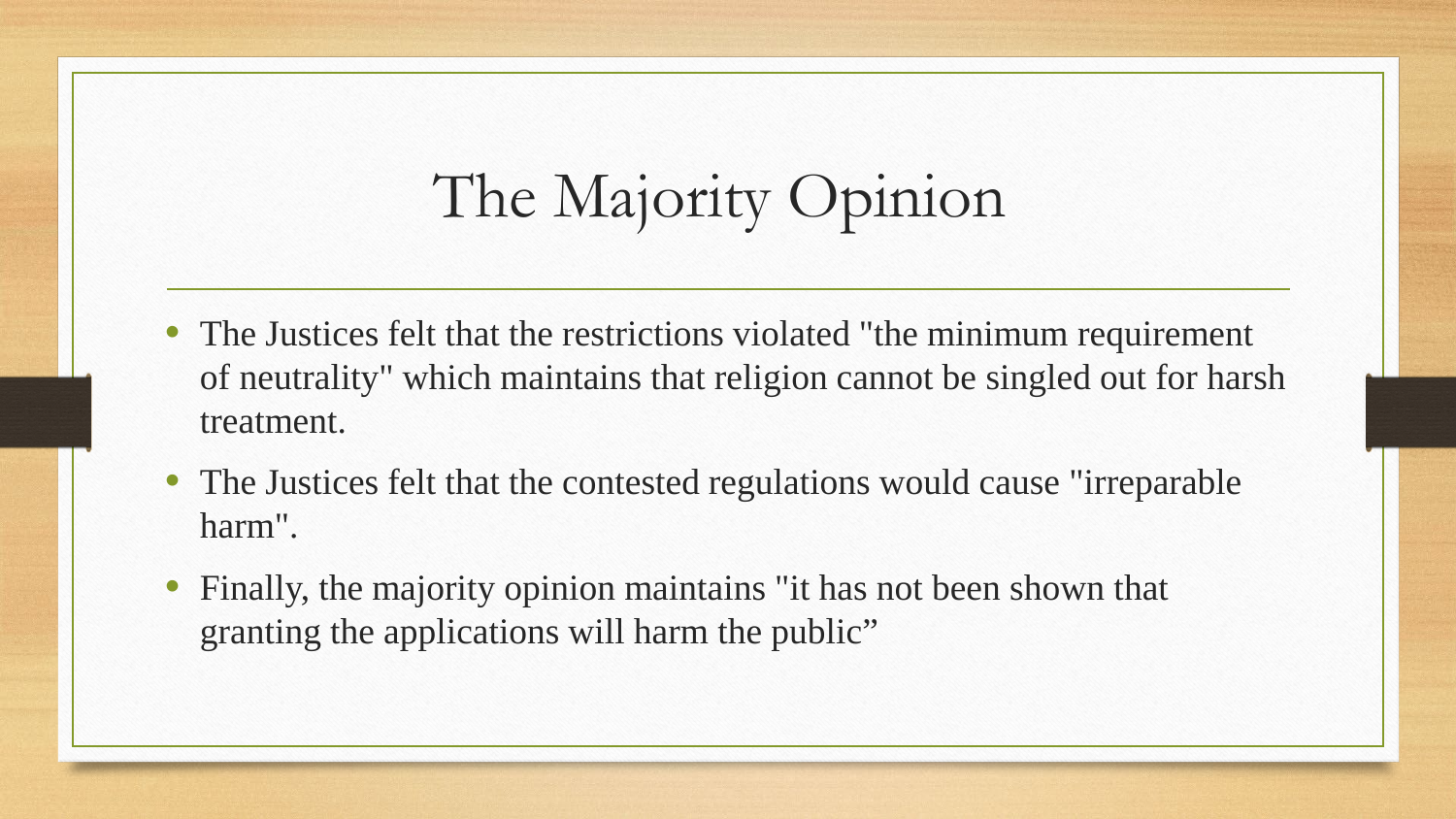"At a minimum, that Amendment prohibits government officials from treating religious exercises worse than comparable secular activities, …. the Governor has chosen to impose no capacity restrictions on certain businesses he considers "essential." And it turns out the businesses the Governor considers essential include hardware stores, acupuncturists, and liquor stores. Bicycle repair shops, certain signage companies, accountants, lawyers, and insurance agents are all essential too. So, at least according to the Governor, it may be unsafe to go to church, but it is always fine to pick up another bottle of wine, shop for a new bike, or spend the afternoon exploring your distal points and meridians. Who knew public health would so perfectly align with secular convenience?" Justice Gorsuch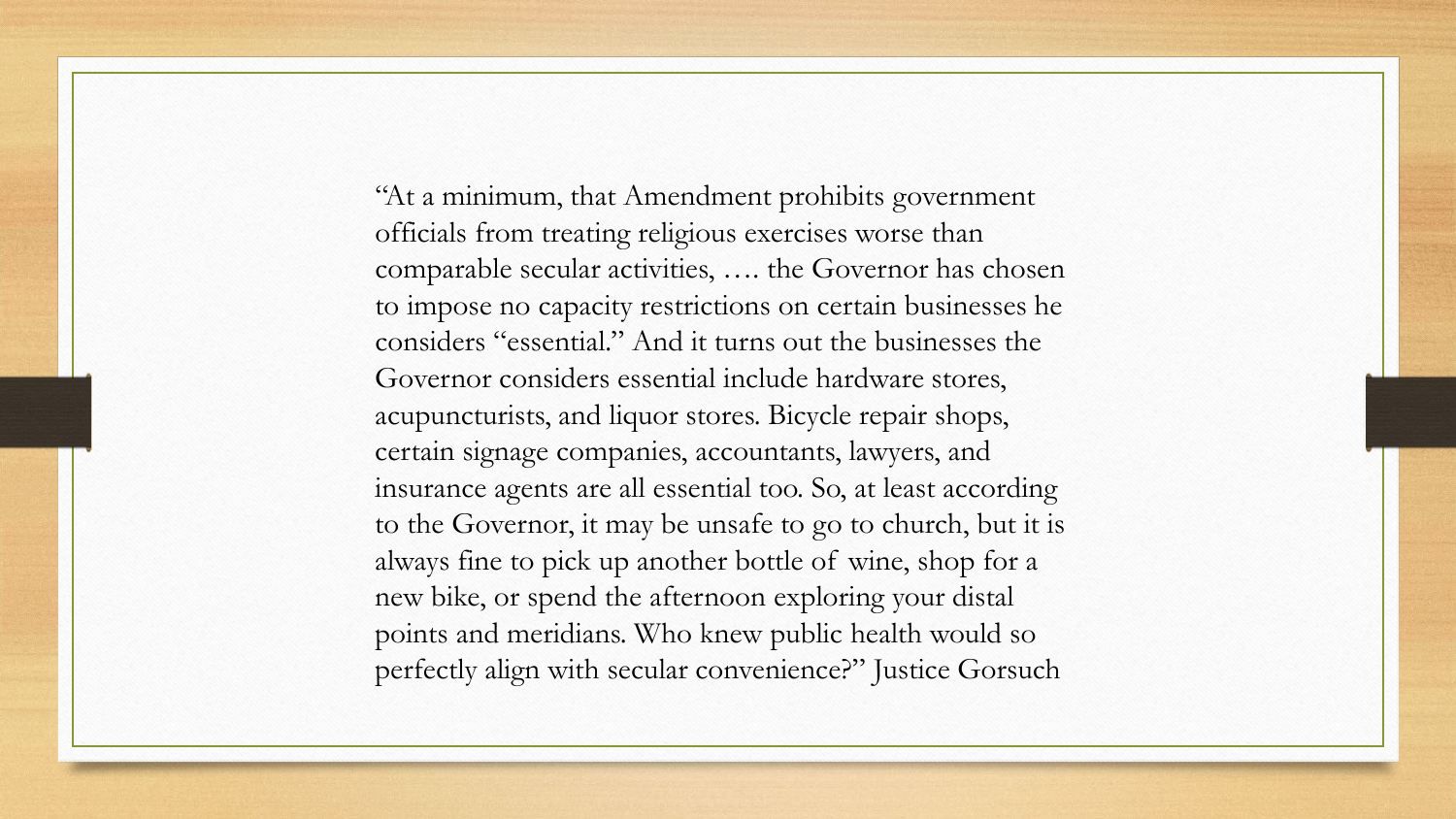### Dissenting Opinion ( John Roberts, Stephen Breyer, Sonia Sotomayor and Elena Kagan)

- "We have previously recognized that courts must grant elected officials 'broad' discretion when they 'undertake to act in areas fraught with medical and scientific uncertainties.'
- That is because the 'Constitution principally entrusts the safety and the health of the people to the politically accountable officials of the States.
- The elected branches of state and national governments can marshal scientific expertise and craft specific policies in response to 'changing facts on the ground.' And they can do so more quickly than can courts.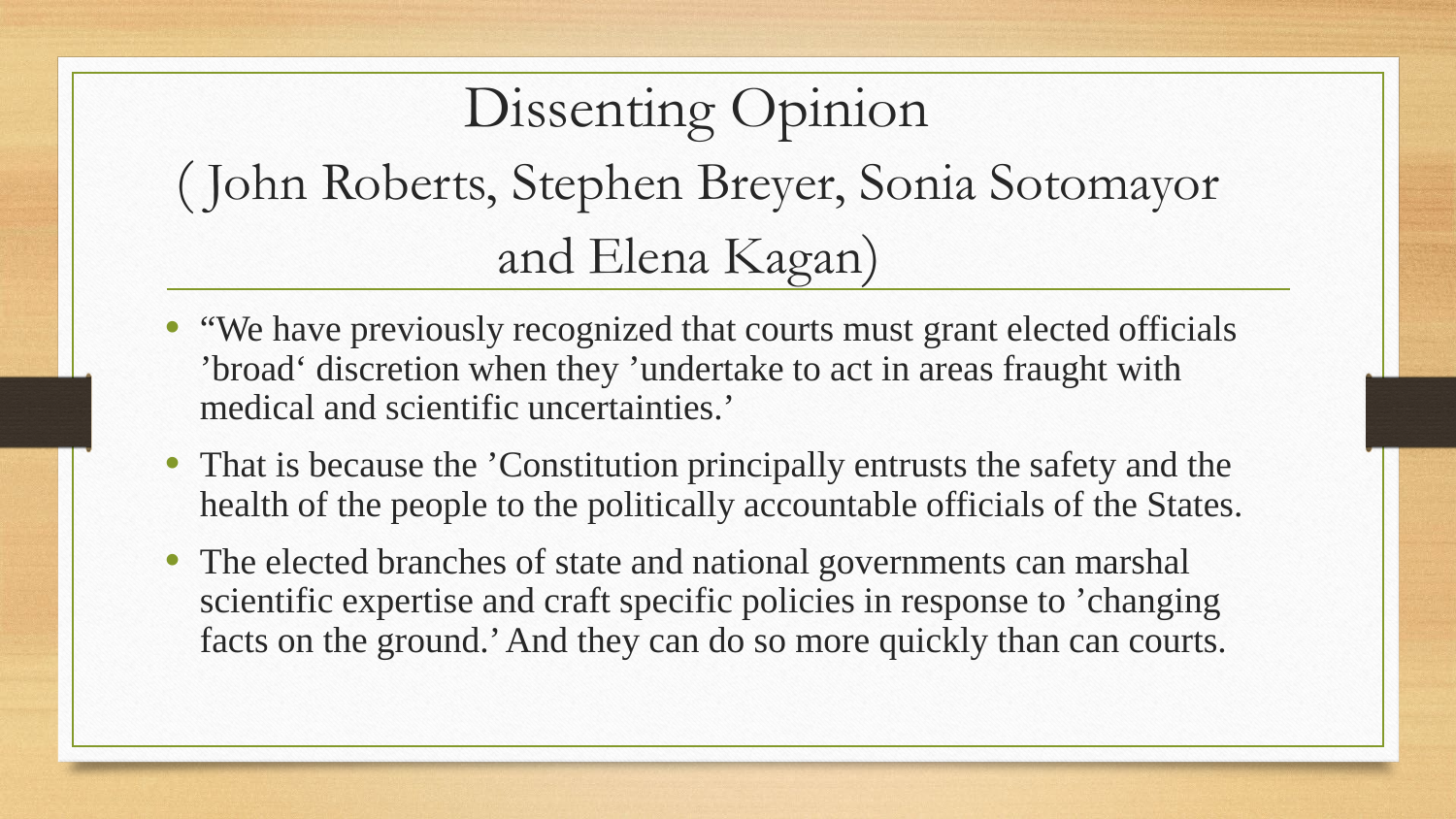"Members of the scientific and medical communities tell us that the virus is transmitted from person to person through respiratory droplets produced when a person or group of people talk, sing, cough, or breathe near each other. ..thus, according to experts, the risk of transmission is higher when people are in close contact with one another for prolonged periods of time, particularly indoors or in other enclosed spaces. The nature of the epidemic, the spikes, the uncertainties, and the need for quick action, taken together, mean that the State has countervailing arguments based upon health, safety, and administrative considerations that must be balanced against the applicants' First Amendment challenges."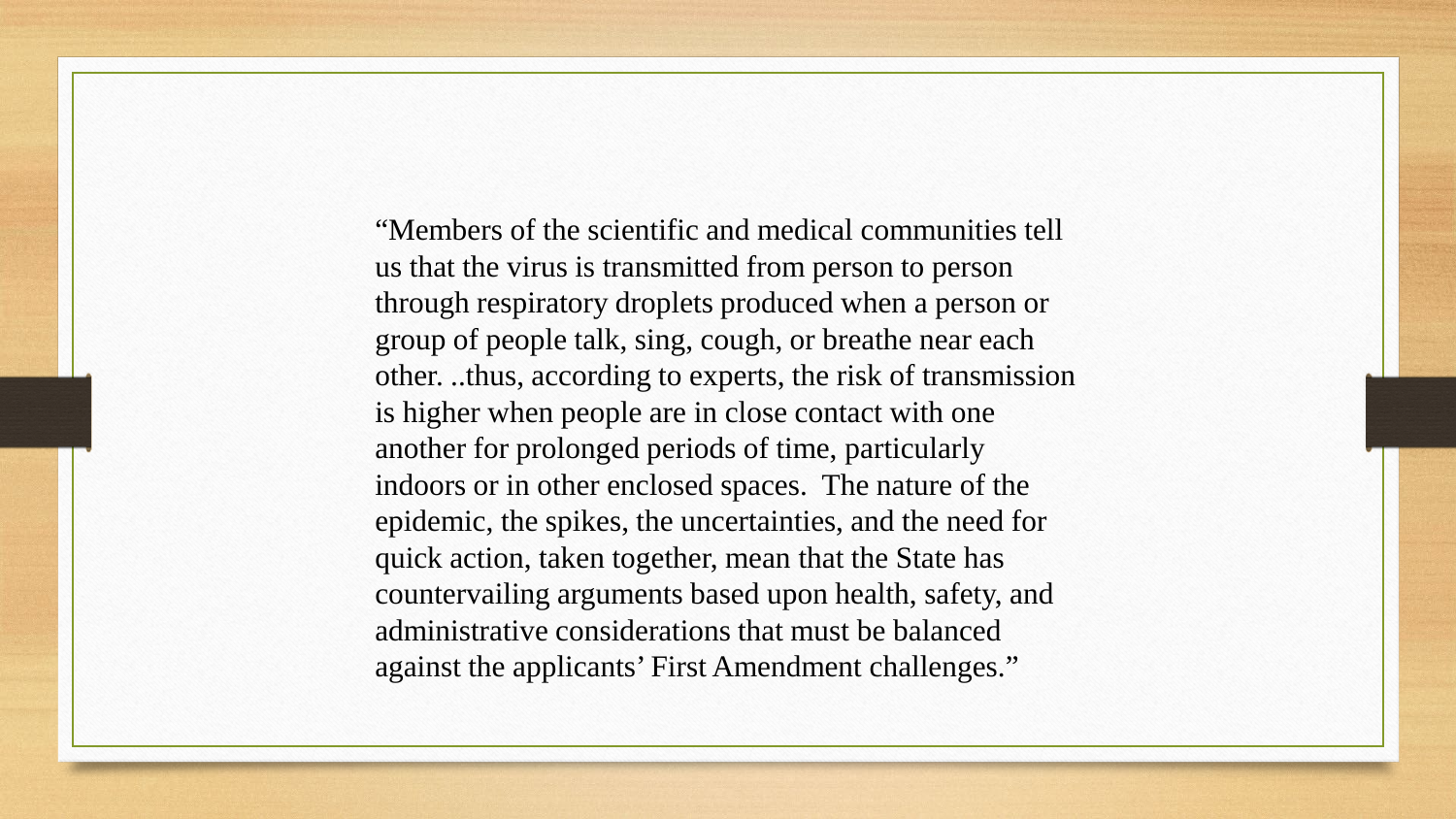"Undeterred, Justice Gorsuch offers up his own examples of secular activities he thinks might pose similar risks as religious gatherings, but which are treated more leniently under New York's rules (e.g., going to the liquor store or getting a bike repaired). But Justice Gorsuch does not even try to square his examples with the conditions medical experts tell us facilitate the spread of COVID-19: large groups of people gathering, speaking, and singing in close proximity indoors for extended periods of time."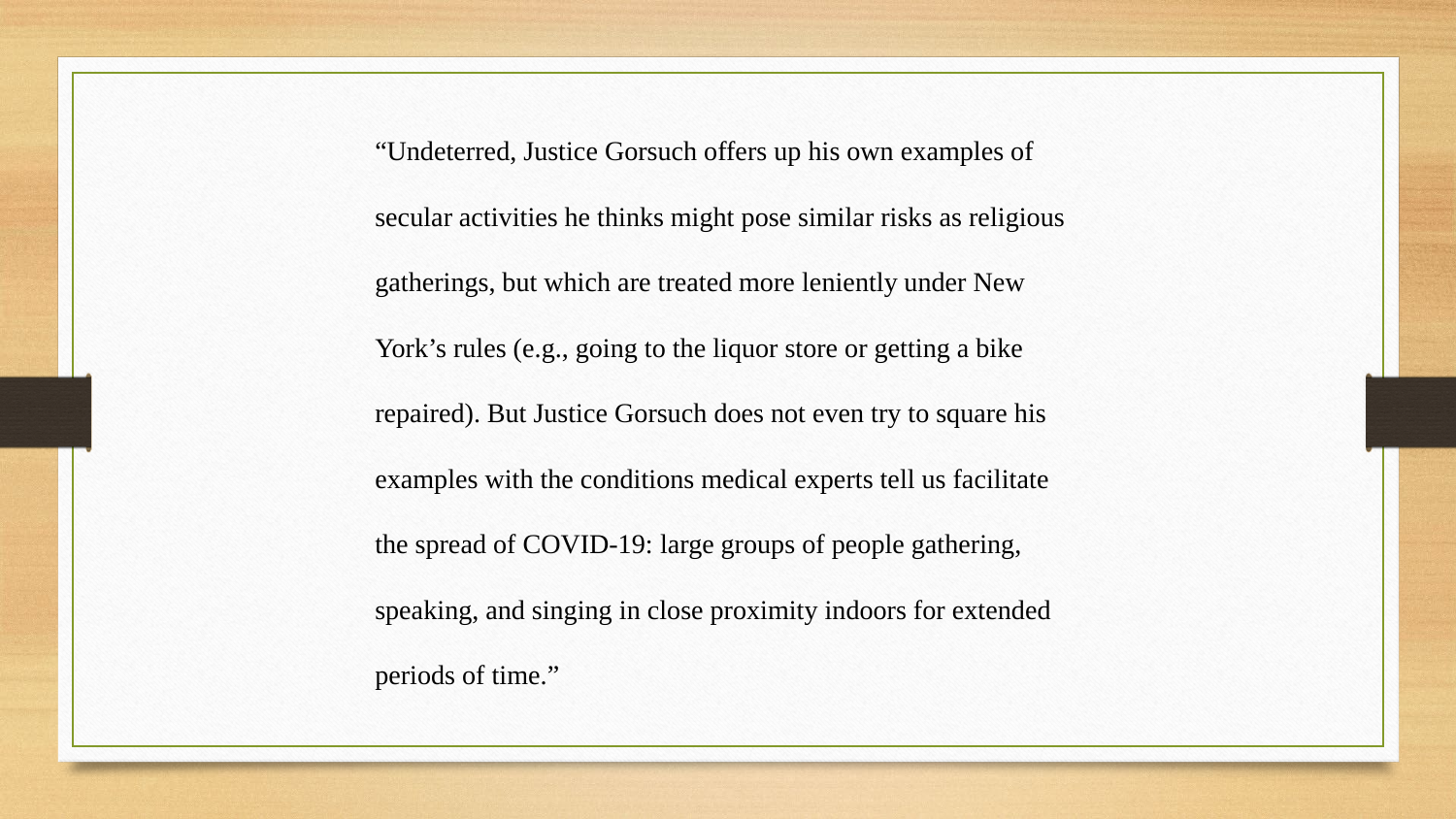" Our Constitution principally entrusts 'the safety and the health of the people' to the politically accountable officials of the States 'to guard and protect " Justice Roberts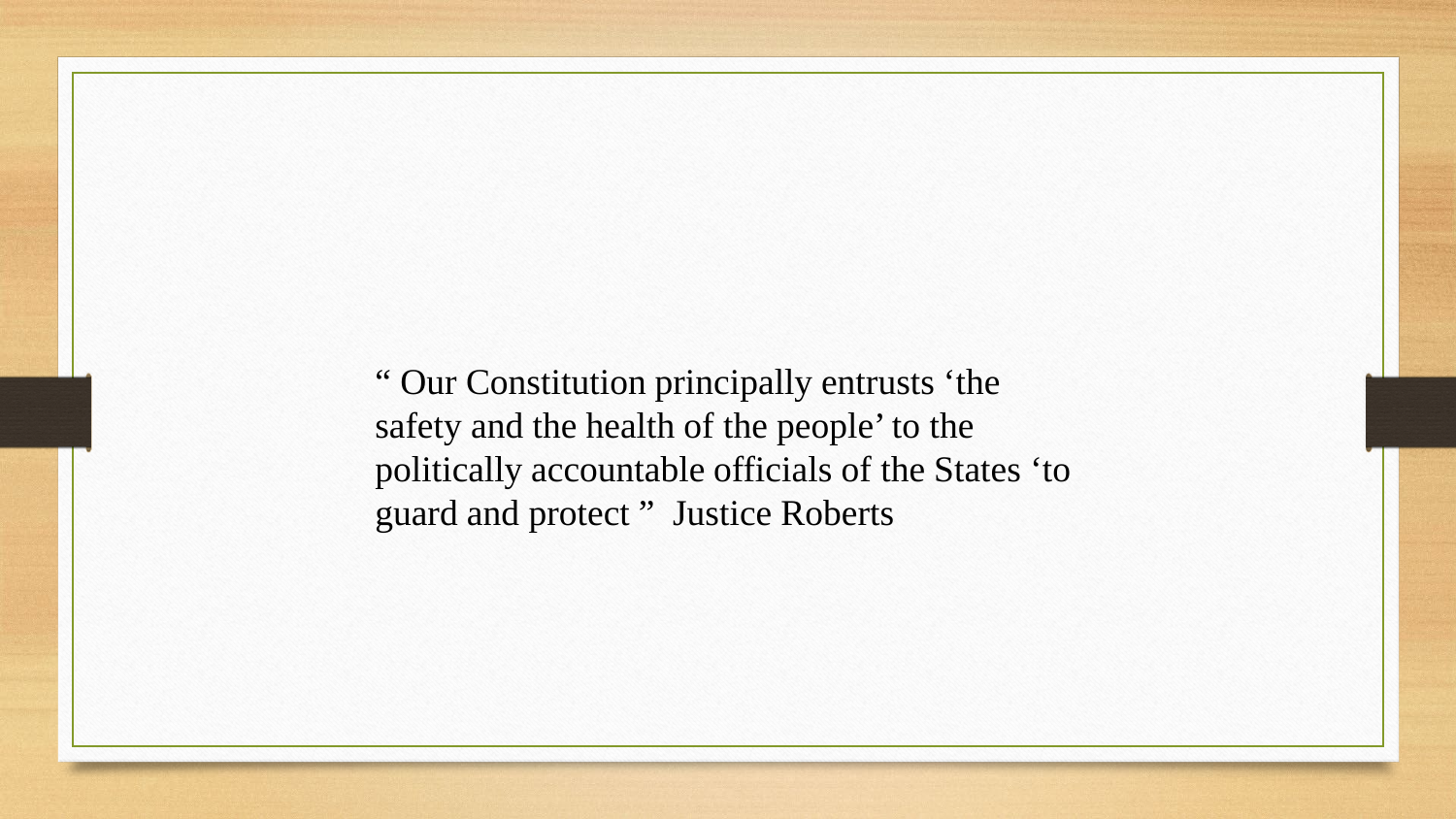"Federal courts therefore must afford substantial deference to state and local authorities about how best to balance competing policy considerations during the pandemic. But judicial deference in an emergency or a crisis does not mean wholesale judicial abdication, especially when important questions of religious discrimination, racial discrimination, free speech, or the

like are raised." Justice Kavanaugh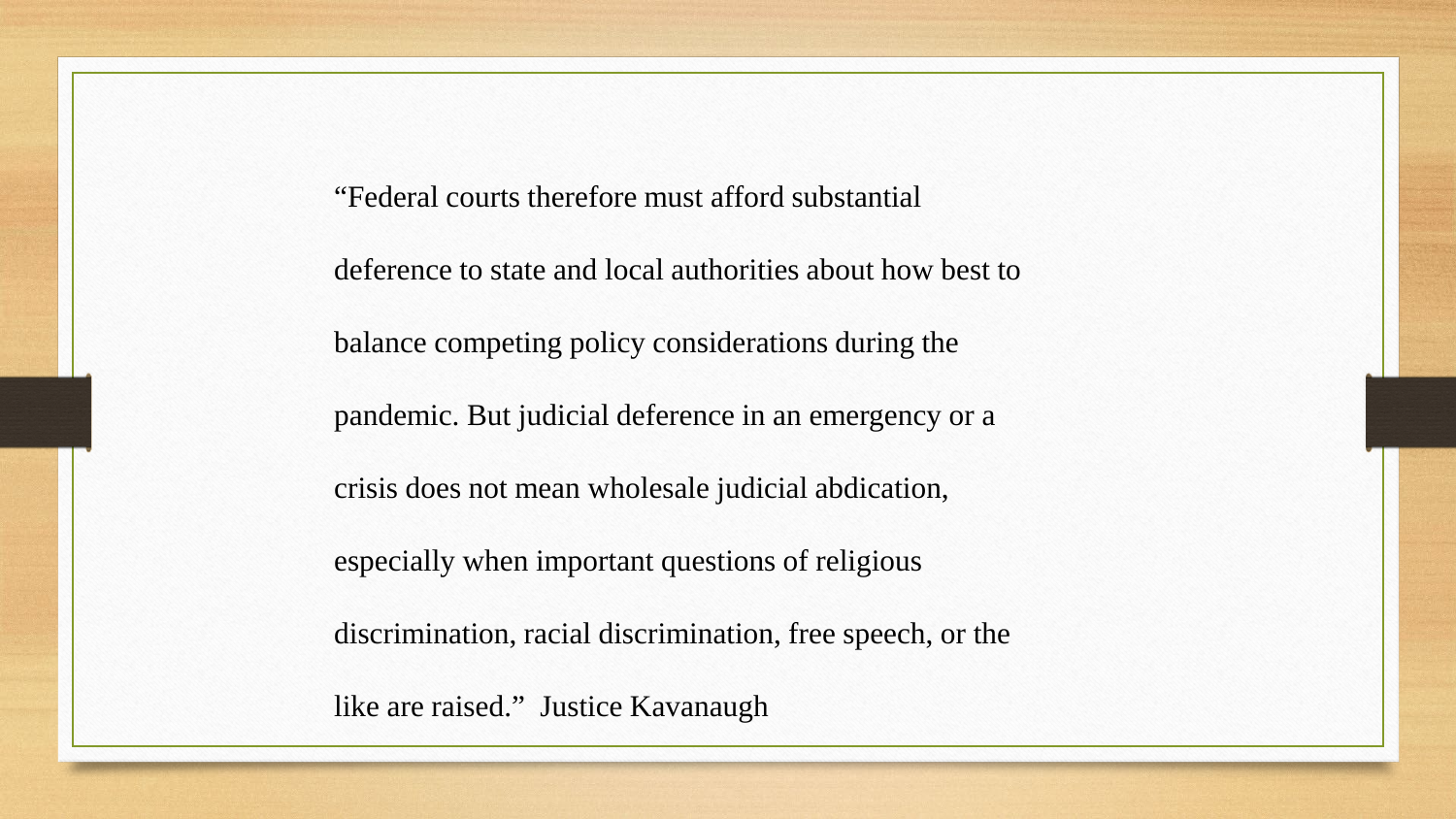### The Israeli Experience

- Secular and Religious Zionist communities tended to follow the instructions of the government regarding lockdowns and school closures ("sanctity of the government")
- Ultra-Orthodox communities followed their religious leaders instructions as opposed to governmental directives
- Ultra-Orthodox schools were kept opened for the most part and testing guidelines were not followed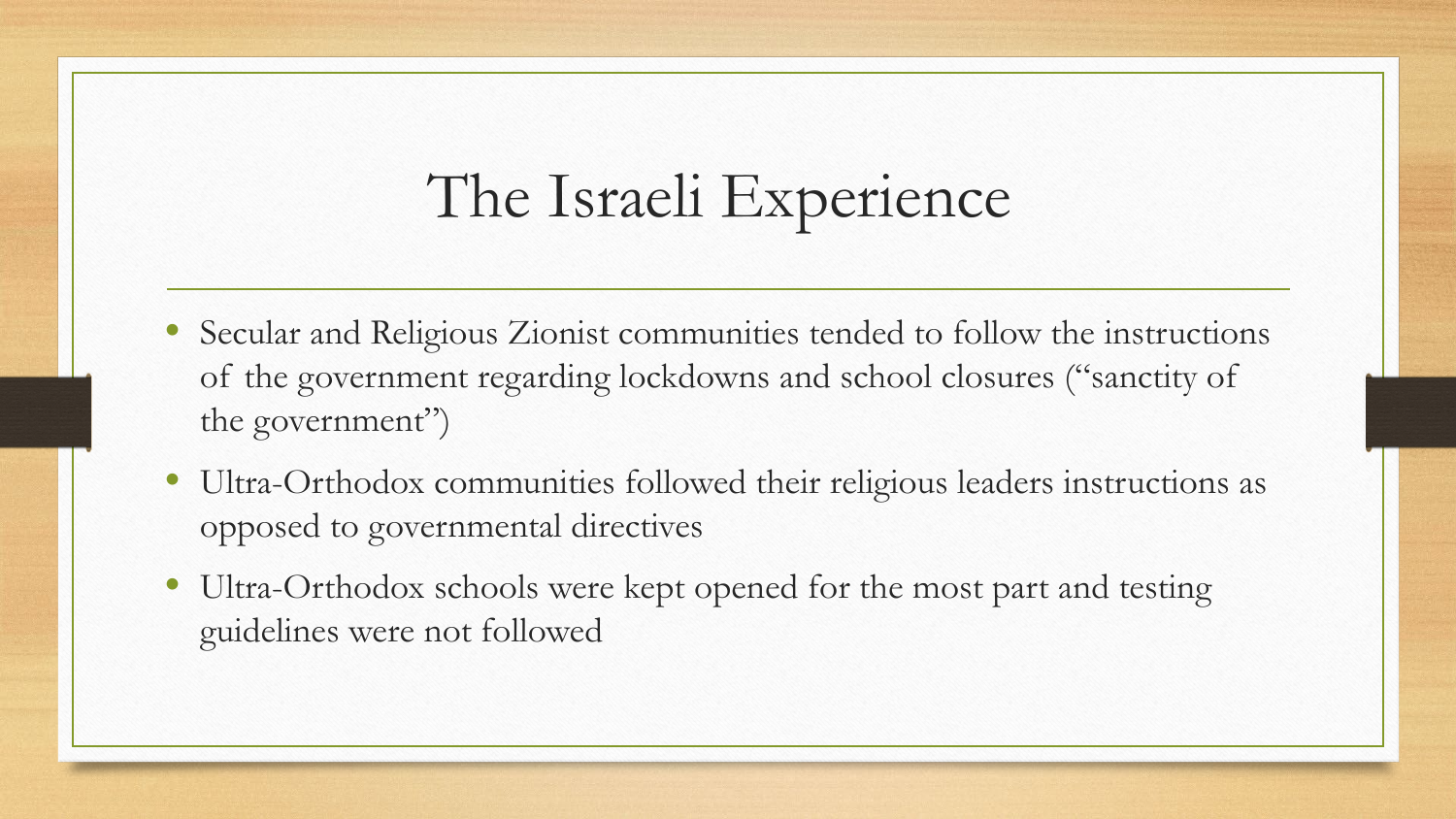# Rabbinic Responses

- <https://www.youtube.com/watch?v=vOzJ1F5DbCc>
- <https://www.youtube.com/watch?v=8dCgCgGUCJU>
- <https://www.youtube.com/watch?v=CGtrBvj3wOU>
- <https://www.youtube.com/watch?v=RR-OXpNmp7M>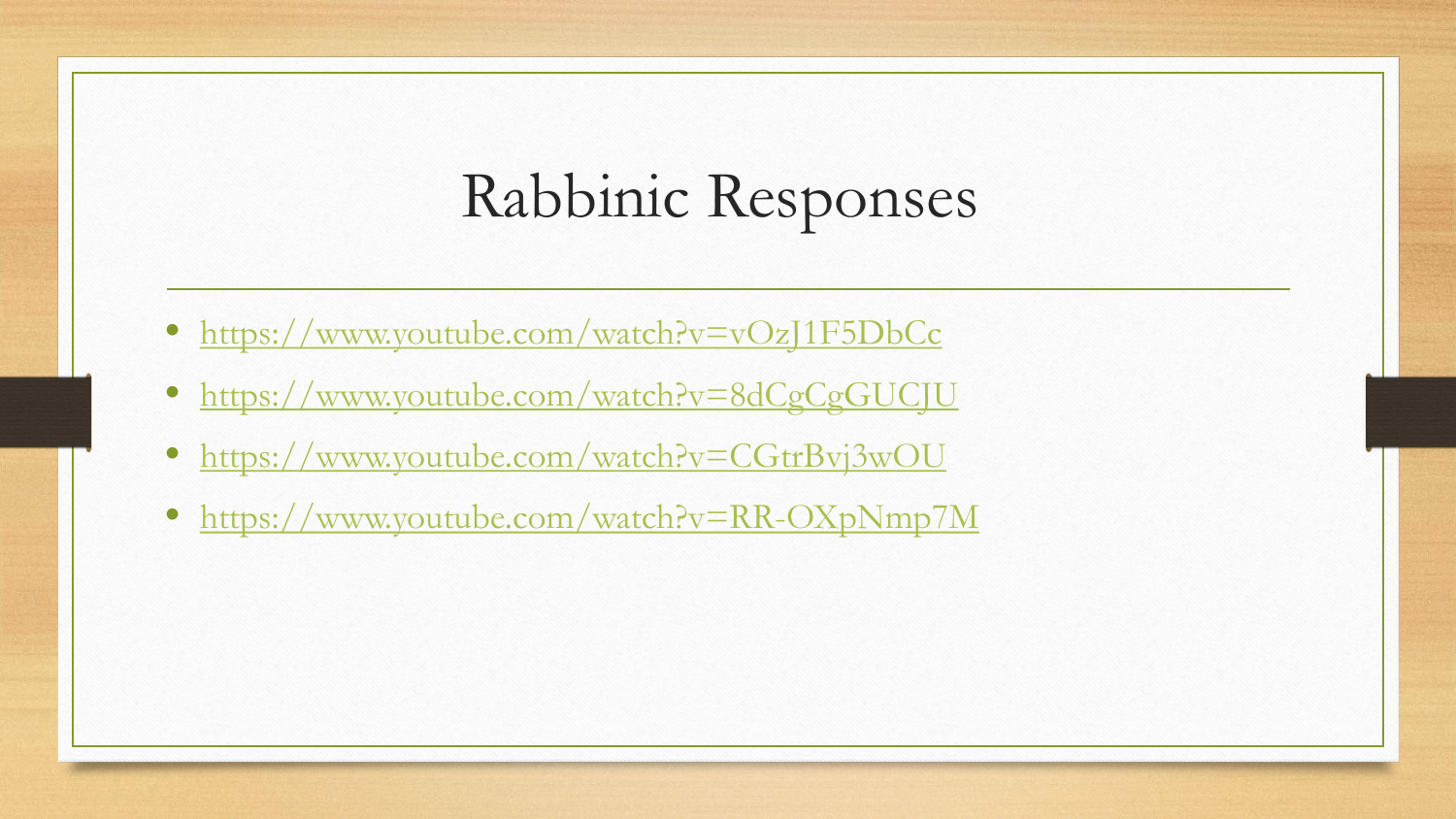### Theological Justifications

- Supreme value of education
- Daat Torah- the belief that the leading rabbis of the generation have an almost supernatural ability to make the right decisions
- Lack of faith in secular government
- Prayer and Torah study as tools in the fight against the pandemic
- *shomer pitaim Hashem* -God watches over the fools
- Skepticism towards science and technology
- And practical considerations